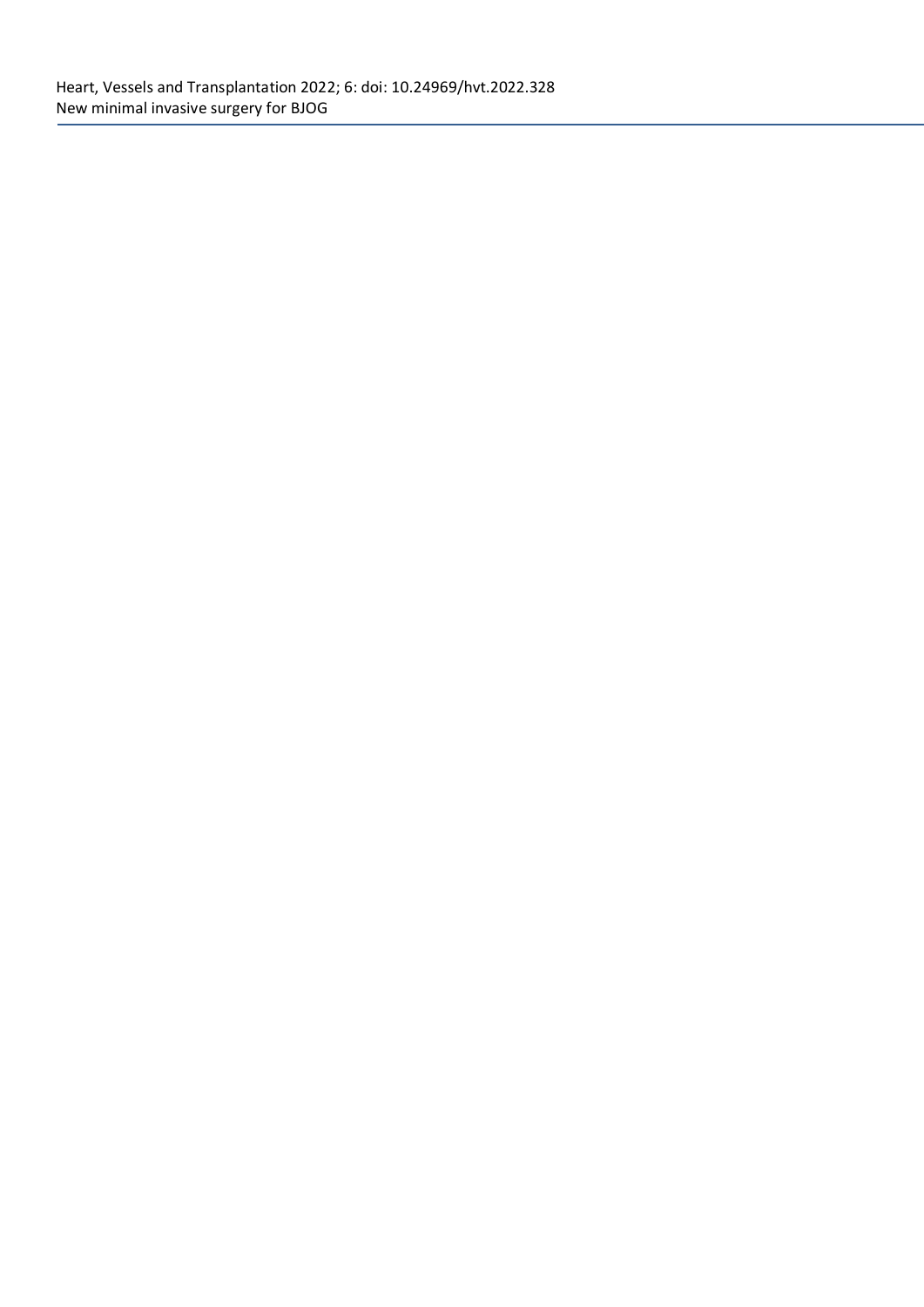#### **Introduction**

Cholelithiasis (GI) is currently one of the most common diseases and occurs in 10-20% of the world's population(1- 3). Choledocholithiasis (CHL) remains a difficult task to date. One of the most important problems of biliary tract surgery is the treatment of choledocholithiasis, the frequency of which in cholelithiasis varies from 10 to 38% (4).

This is an important problem in biliary tract surgery (5). Repeated interventions are not uncommon in choledocholithiasis and there is a relatively high mortality after them (6, 7). In recent years, with the accumulation of experience in endoscopic surgery of choledocholithiasis, new approaches have emerged aimed at wider application of sphincter-preserving interventions (8).

The treatment of choledocholithiasis is multivariate and each method has both advantages and disadvantages, therefore rational tactical approaches and the search for new technical solutions for the removal of biliary tract concretions are required (9).

Mechanical jaundice is the most common and severe syndrome of surgical diseases of the hepatopancreatobiliary zone with a frequency ranging from 4.8% to 83%, with severe complications of MJ, such as purulent cholangitis, systemic inflammatory response syndrome, sepsis, as well as multiple organ dysfunction (10) and mortality in emergency operations reaches 15-30% (11). Surgical operations for choledocholithiasis performed in an emergency order in patients are accompanied by a large number of complications, and the mortality rate reaches 15- 30% (12). Unsatisfactory results of treatment of this category of patients are also due to a number of socio-economic factors:

1) low sanitary culture of the population, and hence the refusal of timely surgery and late access to medical care;

2) insufficient competence of doctors of the general hospital and polyclinic network in relation to choledocholithiasis, its clinical manifestations, diagnosis and surgical tactics;

3) new technologies in the diagnosis and treatment of this disease have not yet received widerecognition, especially by peripheral medical institutions in Kazakhstan.

Our research has allowed us to outline the most rational ways of treating patients in modern conditions. In our work, we focus on the "golden mean" - a combination of phased minimally invasive interventions with standard ones. We developed minimal invasive method of treatment of benign jaundice choledochoduodenoanastomosis (CDA) and algorithm of treatment tactic (1-3).

The aim of the study was to evaluate the outcomes as postoperative complications and pain intensity level after application of the developed by us algorithm of surgical tactics and choledochoduodenoanastomosis using a minimally invasive approach as compared to conventional surgery in patients with cholelithiasis, cholangitis and benign genesis obstructive jaundice (BGOJ).

#### **Methods**

The design of the study is a single center clinical prospective study.

Overall 35 patients with cholelithiasis, cholangitis and BGOJ, hospitalized at the Department of Surgery at University Hospital of Semey Medical University from 2020 to 2021 were included in the study.

All patients were examined and their treatment tactics were determined according to the developed «Diagnostic and surgical treatment algorithm for benign genesis obstructive jaundice» (2, 3).

#### **Criteria for inclusion in the study:**

1. Patients with obstructive jaundice syndrome of benign origin;

2. Age from 18 years to 90 years;

3. Obtaining the informed consent of the patient for surgical treatment by the proposed method and the study of the obtained data in a scientific study.

#### **Criteria for exclusion from the study:**

1. Patients with obstructive jaundice with malignant genesis of the hepatobiliary region.

2. Refusing to participate in the study.

3. The presence of acute myocardial infarction and acute cerebrovascular accident, relapse of a chronic disease, mental illness.

4. Pregnancy III-IV trimester and during lactation.

The study main group consisted of 17 (48.6%) patients with choledochal outflow obstruction of the terminal section who underwent bile outflow restoration choledochoduodenoanastomosis (CDA) according to the developed by us minimal invasive procedure (Kazakhstan patent №108142) [1) and applied the developed "Algorithm of diagnostics and surgical treatment tactics of benign genesis obstructive jaundice" (Author's certificate № 24754)(2, 3).

Control group consisted of 18 (51.4%) patients who underwent cholecystectomy, choledocholithiasis (CDL) by Jurash-Vinogradov and applied conventional algorithm of diagnostics and treatment of multiple CDL with benign genesis obstructive jaundice.

The study follows the principles of the Declaration of Helsinki. In the study, all patients were informed about the upcoming treatment method and gave informed consent.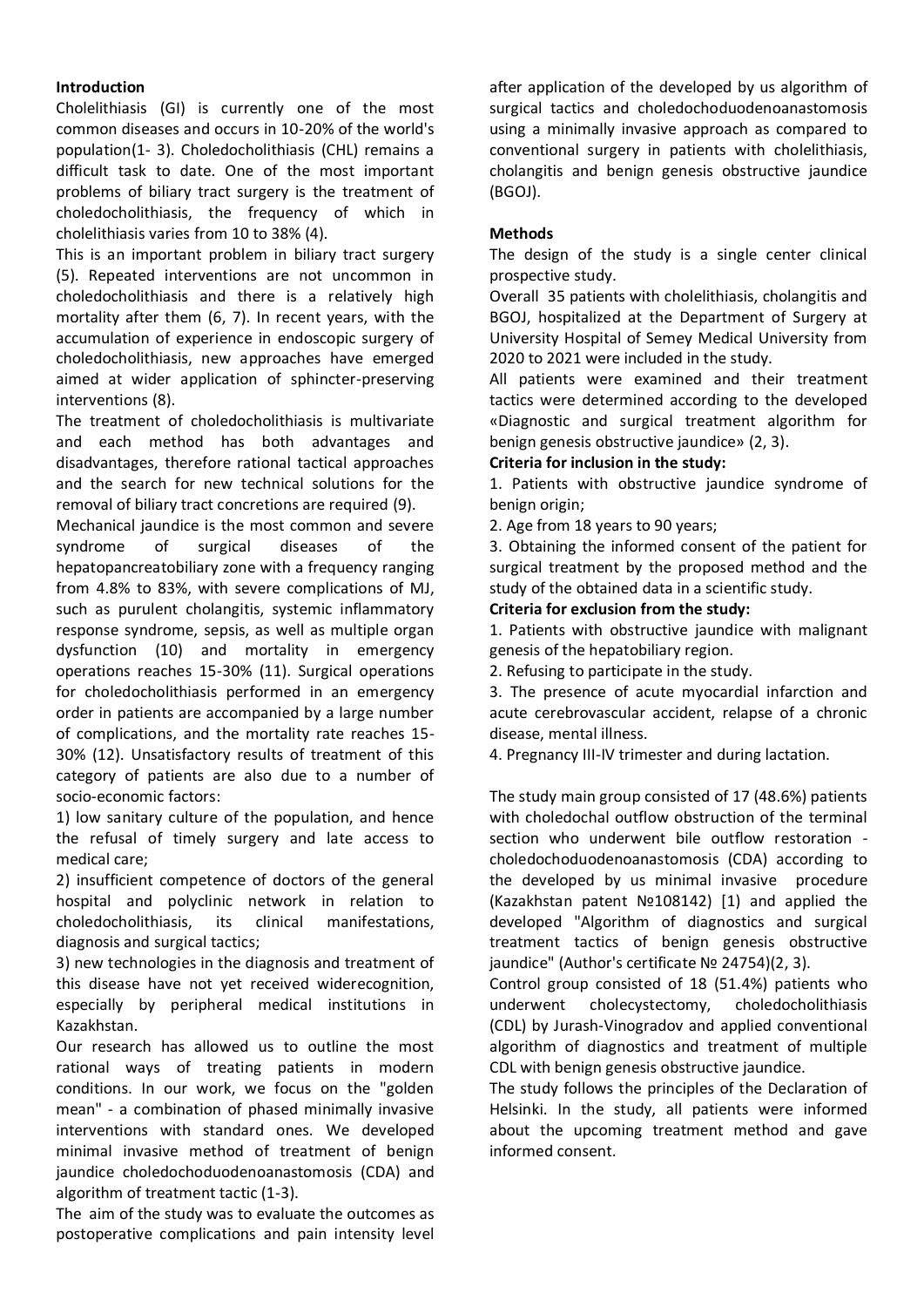The article complies with institutional guidelines for human research and is based on the experience of the adult surgical department of the University Hospital of Non-Commercial Joint Stock Company "Semey Medical University", on the clinical bases of the Department of Hospital and Pediatric Surgery.

All the patients underwent clinical, laboratory and ultrasound examinations, computed tomography of abdomen if and echosonography and retrograde cholangiopancreatography (ERCPC) if necessary – see algorithm in Results section.

We assessed severity of disease using Galperin classification (5) as determined by laboratory analysis and complications: total bilirubin in blood serum, µmol/l; total protein of blood serum mmol/l; selection of complications that increase the severity of obstructive jaundice.

The complications of surgical procedures were evaluated using Clavien-Dindo classification (13) that describes postoperative complications. This includes seroma, postoperative bleeding, anastomotic leaks. Seroma is an accumulation of tissue fluid in the subcutaneous tissue of a sutured wound. This complication is a consequence of one of two defects in hemostasis during intrapleural surgery, surgical or biochemical. Bleeding the release of blood outside the vascular bed or heart into the body cavity or the lumen of a hollow organ.

Assessment of paint intensity after procedures was done using visual analogue scale (VAS) is designed to measure the intensity of pain. It is a continuous scale in the form of a horizontal or vertical line 10 cm (100 mm) long, with two extreme points located on it: "no pain" and "worst pain imaginable."

#### **Surgery procedures**

Conventional surgery types included cholecystectomy, cholangiography, choledochotomy, removal of choledochal stones, fibrocholedochoscopy, CDL according to Jurash-Vinogradov.

Choledodochoduodenoanastomosis – developed by us operation involves the imposition of an anastomosis after a longitudinal dissection of the common bile duct and a transverse opening of the duodenum, usually with a single row suture (see details in results section). All patients underwent fistulocholangiography after surgery.

## **Statistical analysis**

We used Chi-square and Fisher tests to define significance of difference in the severity of disease, rate of complications and pain intensity level, p<0.05 was accepted as significant level.

#### **Results**

The ratio of males was 12 (34.3%) and females - 23 (65.7%). The age of the patients ranged from 23 to 75 years. The average age of the patients was 53.7 (1.6) years. The age distribution of patients according to the World Health Organization guidelines for adults (2016) is shown in Table 1 (5).

| Table 1. Division of groups by age |                                            |      |               |      |                        |      |                    |      |
|------------------------------------|--------------------------------------------|------|---------------|------|------------------------|------|--------------------|------|
|                                    | Study group (n=17)<br>Control group (n=18) |      |               |      |                        |      |                    |      |
| Age, years                         | Male<br>$(n=5)$                            |      | Female (n=12) |      | <b>Male</b><br>$(n=7)$ |      | Female<br>$(n=11)$ |      |
|                                    | abs.                                       | %    | abs.          | %    | abs.                   | %    | abs.               | %    |
| Young age - 18-44                  | 1                                          | 20.0 | 2             | 16.7 | 2                      | 28.6 | 1                  | 9.1  |
| Middle age - 45-59                 | 3                                          | 60.0 | 6             | 50.0 | 3                      | 42.8 | 4                  | 36.4 |
| Elderly age - 60-74                | 1                                          | 20.0 | 4             | 33.3 | $\overline{2}$         | 28.6 | 6                  | 54.5 |

As seen from Table 1, there were equal numbers of young, middle-aged and elderly patients in both groups, with the age group over 45 years predominating with a relative number of 45.7% (n=16). Mechanical jaundice syndrome was least frequently found in patients in the age group of 18 to 44 years old  $-$  17.1% (n=6). The average age of patients in the study group was 53.3 (1.1) years, in the control group  $-$  54.1 (2.1) years, i.e. there were no differences between the examined groups. The age

and sex composition of the study and control groups were completely equivalent.

The developed algorithm is shown in Scheme 1. Based on literature data, we developed an algorithm for determining the tactics of diagnostic and surgical treatment of BGOJ based on laboratory, analysis of ultrasound diagnostics and computed tomography. The treatment algorithms proposed by other authors are difficult for the practitioners to accept and understand, because they are not systematized.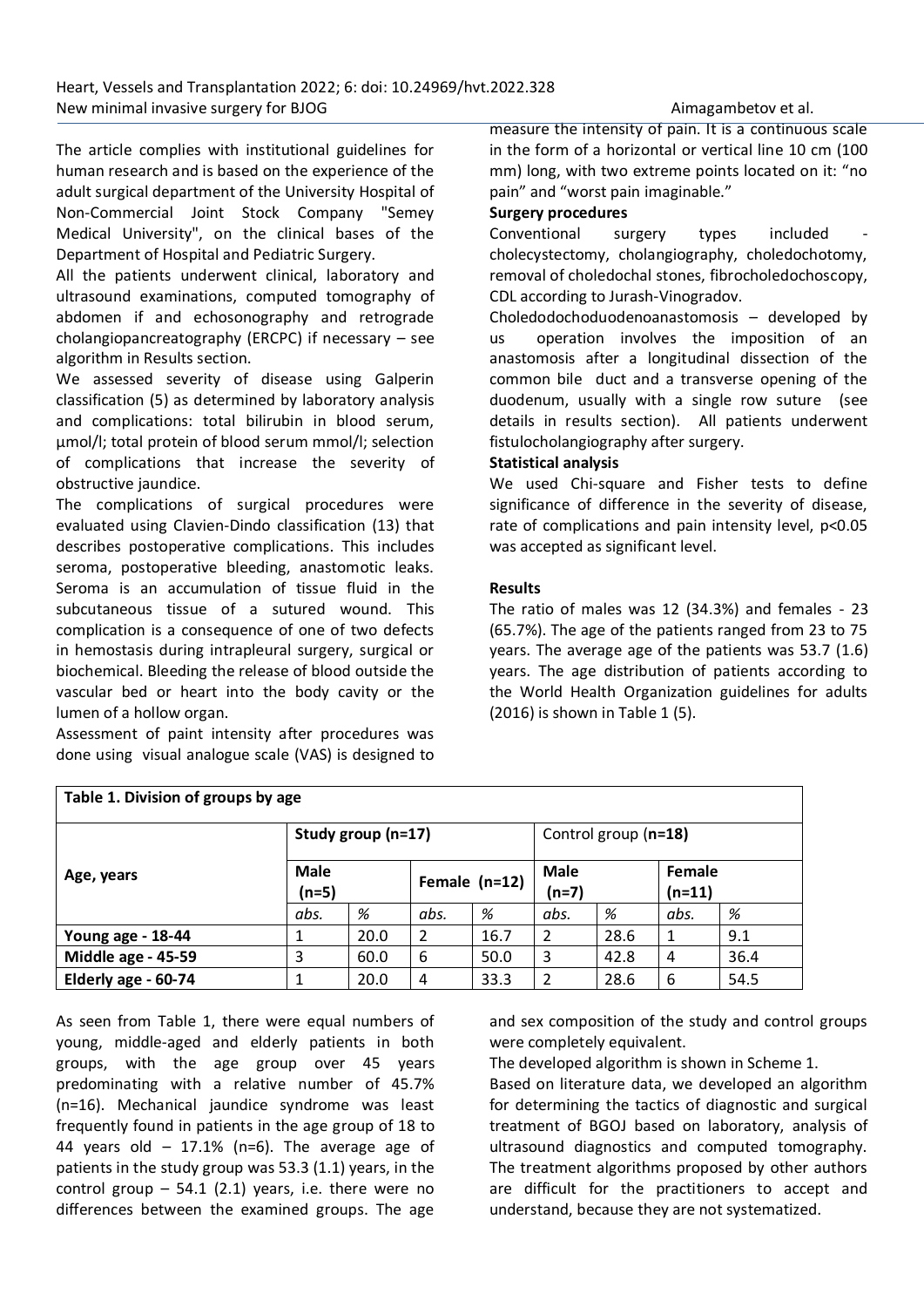

#### **Figure 1. Diagnostic and surgical treatment algorithm for benign genesis obstructive jaundice**

This is because they require periodic treatment due to etiopathogenetic features of this severe pathology. Therefore, we recommend using the following abbreviated algorithm for diagnosis and treatment according to severity (Fig. 1).

According to the suggested algorithm, the usual clinical, laboratory and instrumental examinations are performed when a patient is admitted to the surgical department. First, the patient's complaints are identified, a medical history is taken, an objective examination is carried out, and a predictive diagnosis is made on the basis of the patient's data. An ultrasound of the abdomen and a computed tomography scan in severe cases are recommended to determine the underlying cause. This reveals the presence of concrements in the biliary bladder and

choledochus and obstruction by a tumour.Tumoural obstruction is classified as advanced hepatocellular carcinoma and pancreatic and choledochal cancer. The main treatment in this case is surgery. As a rule, a percutaneous hepatic cholangiostomy should be performed for hepatocellular carcinoma and a biliodigestive anastomosis for pancreatic and choledochal tumours.

Patients with multiple choledocholithiasis complicated by BGOJ were admitted to the hospital both as an emergency and as planned, as shown in Table 2. Thirty patients (85.7%) were admitted to the hospital as an emergency and rest as planned hospitalization. There was no difference in the distribution of this indicator among the allocated groups ( $χ2=0.016$ ,  $p>0.1$ ).

| Table 2. Hospitalization of patients with benign genesis obstructive jaundice |                                  |       |                                |      |  |
|-------------------------------------------------------------------------------|----------------------------------|-------|--------------------------------|------|--|
| <b>Groups</b>                                                                 | <b>Emergency hospitalisation</b> |       | <b>Planned hospitalisation</b> |      |  |
|                                                                               | abs.                             | %     | abs.                           | %    |  |
| Study group (n=17)                                                            | 15                               | 88.2  |                                | 11.8 |  |
| Control group (n=18)                                                          | 15                               | 83.3  |                                | 16.7 |  |
| <b>Total</b> $(x2=0.016, p>0.1)$                                              | 30                               | 85.7% |                                | 14.3 |  |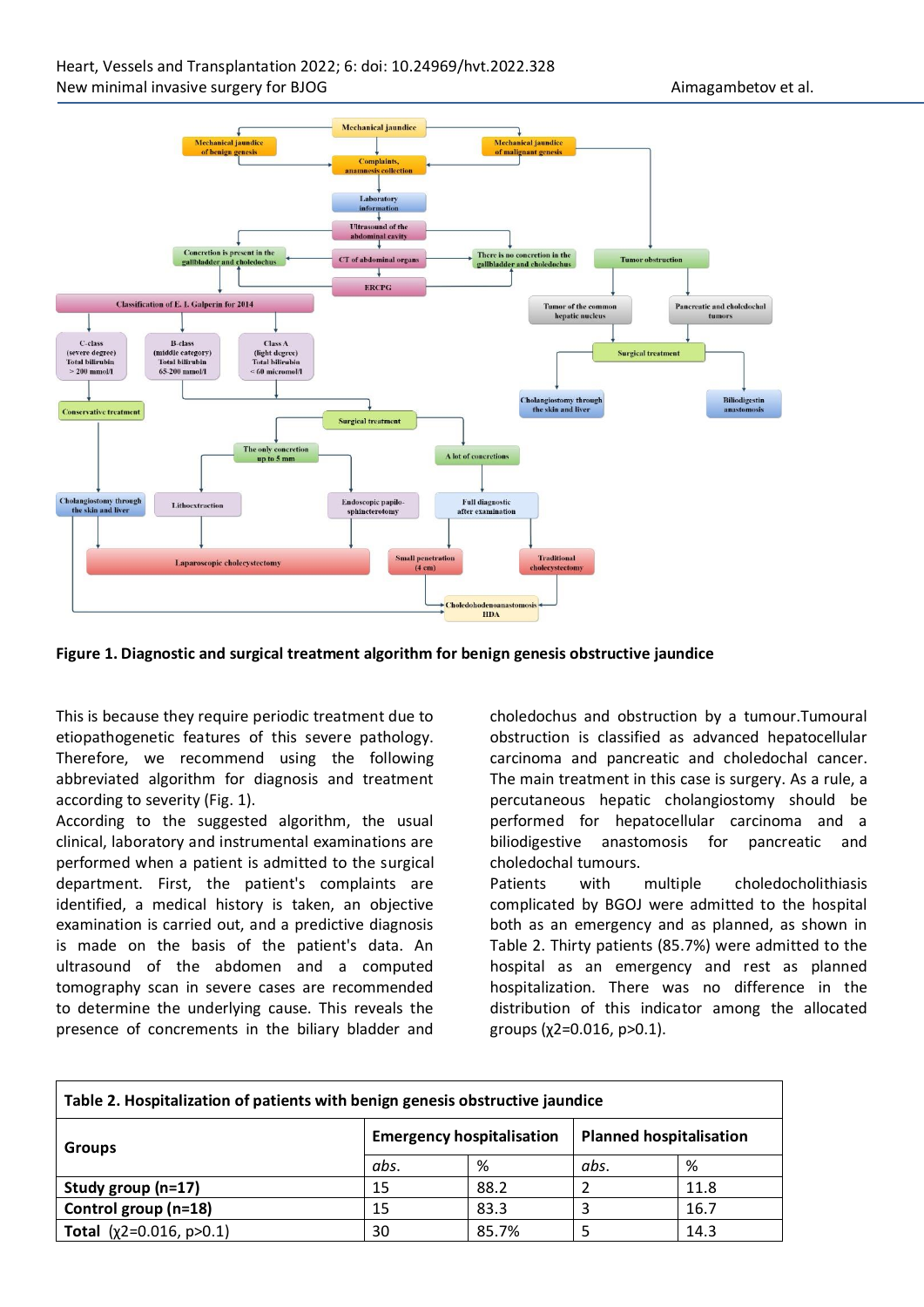Guided by the classification of E.I. Galperin (2014), the severity of patients with multiple choledocholithiasis complicated by BGOJ syndrome was assessed. Table 3 shows the results of the distribution of patients in the study and comparison groups according to the severity of BGOJ and there were no differences between groups (p>0.05).

The duration of mechanical jaundice from the time of onset to hospital admission varied from 3 days to 5 months.

| Table 3. Level of severity of BGOJ in patients according to E.I. Galperin's classification (5) |                                                                                                                    |                               |      |                       |              |                           |          |                  |
|------------------------------------------------------------------------------------------------|--------------------------------------------------------------------------------------------------------------------|-------------------------------|------|-----------------------|--------------|---------------------------|----------|------------------|
| <b>Class</b>                                                                                   | <b>Indicators</b>                                                                                                  | <b>Scores</b>                 |      | Study group<br>(n=17) |              | Control group<br>$(n=18)$ | $\chi^2$ | P                |
|                                                                                                |                                                                                                                    |                               | abs. | %                     | abs.         | %                         |          |                  |
| Class A<br>(mild<br>degree)                                                                    | Total bilirubin < 60 mmol/l<br>Total protein $> 65$ g/l<br>Prothrombin index > 80%<br>No cholangitis               | $\mathbf{1}$<br>1<br>1        | 3    | 17.7                  | $\mathbf{1}$ | 5.5                       | 0.632    | 5.0<             |
| Class B<br>(moderate<br>degree)                                                                | Total bilirubin 65-200 mmol/l<br>Total protein 55-64 g/l<br>Prothrombin index 60-80%<br>Cholangitis (intermittent) | $\overline{2}$<br>2<br>2<br>2 | 4    | 23.5                  | 6            | 33.4                      | 0.052    | 5.0 <sub>2</sub> |
| Class C<br>(severe<br>degree)                                                                  | Total bilirubin > 200 mmol/l<br>Total protein $<$ 55 g/l<br>Prothrombin index < 60%<br>Phenomena of cholangitis    | 3<br>3<br>3<br>3              | 10   | 58.8                  | 11           | 66.1                      | 0.184    | 5.0<             |

#### **Types of Surgery**

*In the control group* of 18 patients the surgery was performed using Prudkov Liga-7 device in 12 (66.7%) patients, and upper midline laparotomy in 6 (33.3%) patients. Surgery: cholecystectomy, cholangiography, choledochotomy, removal of choledochal stones, fibrocholedochoscopy, CDL according to Jurash-Vinogradov.

*In the study group* of 17 patients a surgery (Fig.2-7) was carried out using versatile wound spreader of M.Zh. Aymagambetov (patent of RK № 90060)(14) - in

11 (64.7%) patients. Upper middle laparotomy was carried out in 6 (35.3%) cases using the designed catheter (patent of RK  $N<sup>0</sup>$  90500)(15), choledochotomy, removal of stones from choledochus, fibrocholedochoscopy using the designed guide, CDA using developed by us method (patent of RK № 108142)(1). The choledocholedochus was drainaged according to the Holsted-Pikovsky method in all cases.

All patients underwent postoperative fistulocholangiography on the day 7.



**Figure 2. Aimagambetov's versatile wound expander**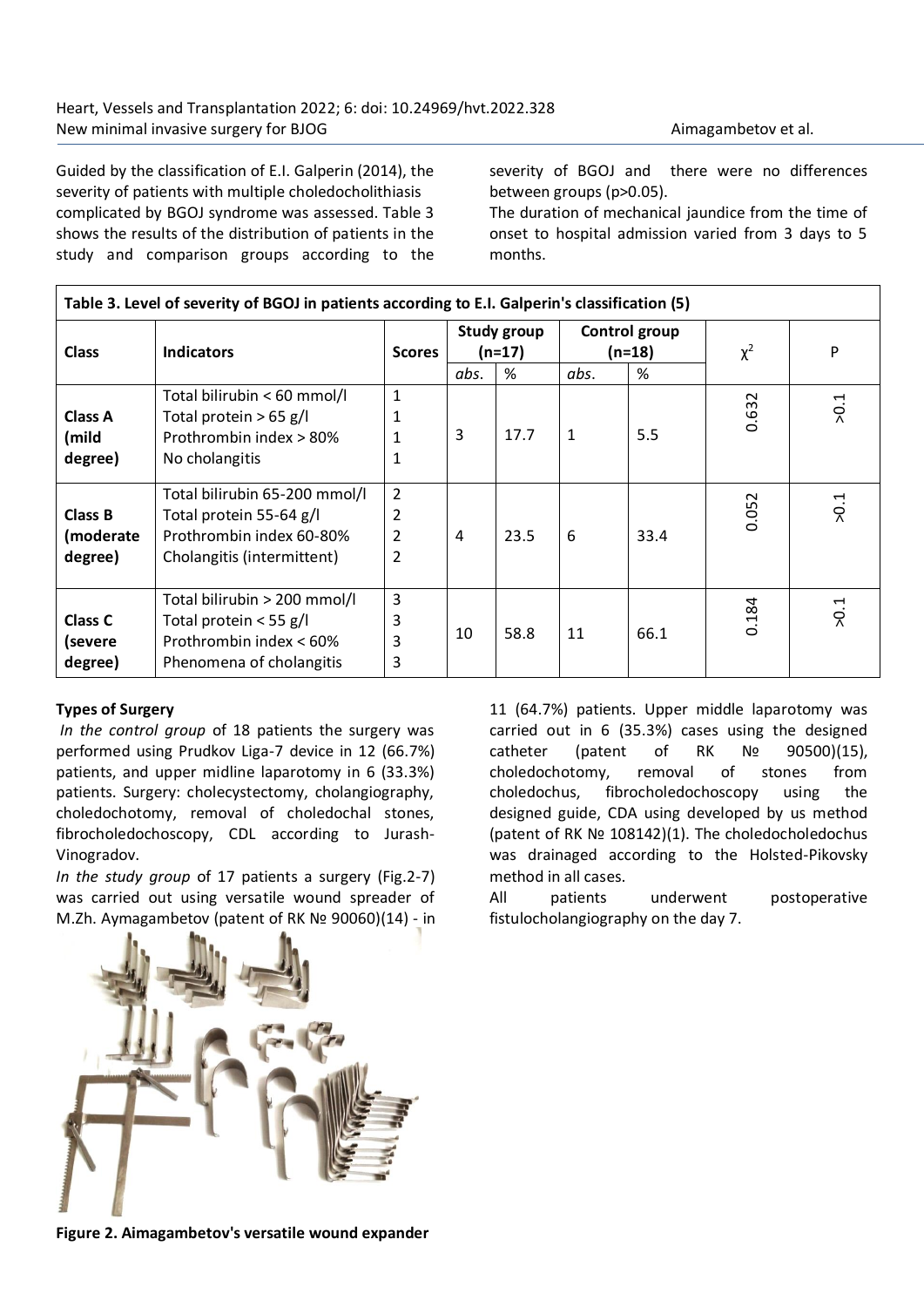

**Figure 3. Transrectal mini-access under the right subcostal bone (4 cm)**



**Figure 4. Usage of the versatile wound expander from the mini-access during surgery**



**Figure 5. Catheter connected to disposable syringe for intraoperative cholangiography**



**Figure 6. Using a catheter during intraoperative cholangiography**



**Figure 7. Intraoperative cholangiography**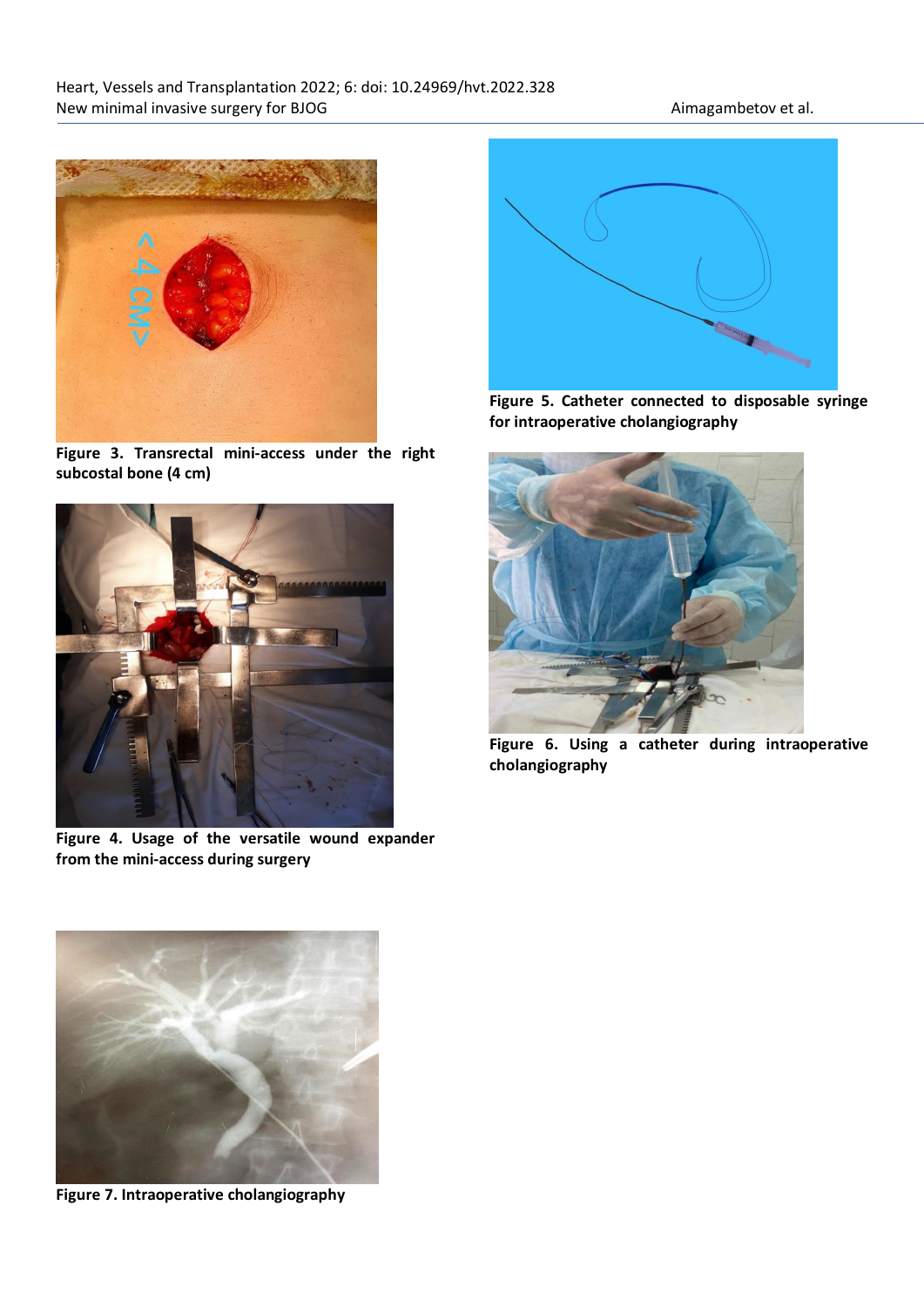

## **Figure 8. "Algorithm for determining the tactics of diagnostic and surgical treatment of benign genesis mechanical jaundice" Author's certificate №24754(2).**

## **Post-operative pain intensity analysis**

Analysis the level of pain syndrome, assessed using the Visiual Analog Scale (VAS) (Fig.9) that there were differences between the degree of pain syndrome in the study group which was significantly less on day 3, 7 and on hospital discharge (p<0.05). The study group

had by 28.9% lesser pain intensity on the 3rd day, up to 38.7% after 7 days and up to 72.7% at the time of the patient's discharge than patients after conventional surgery.

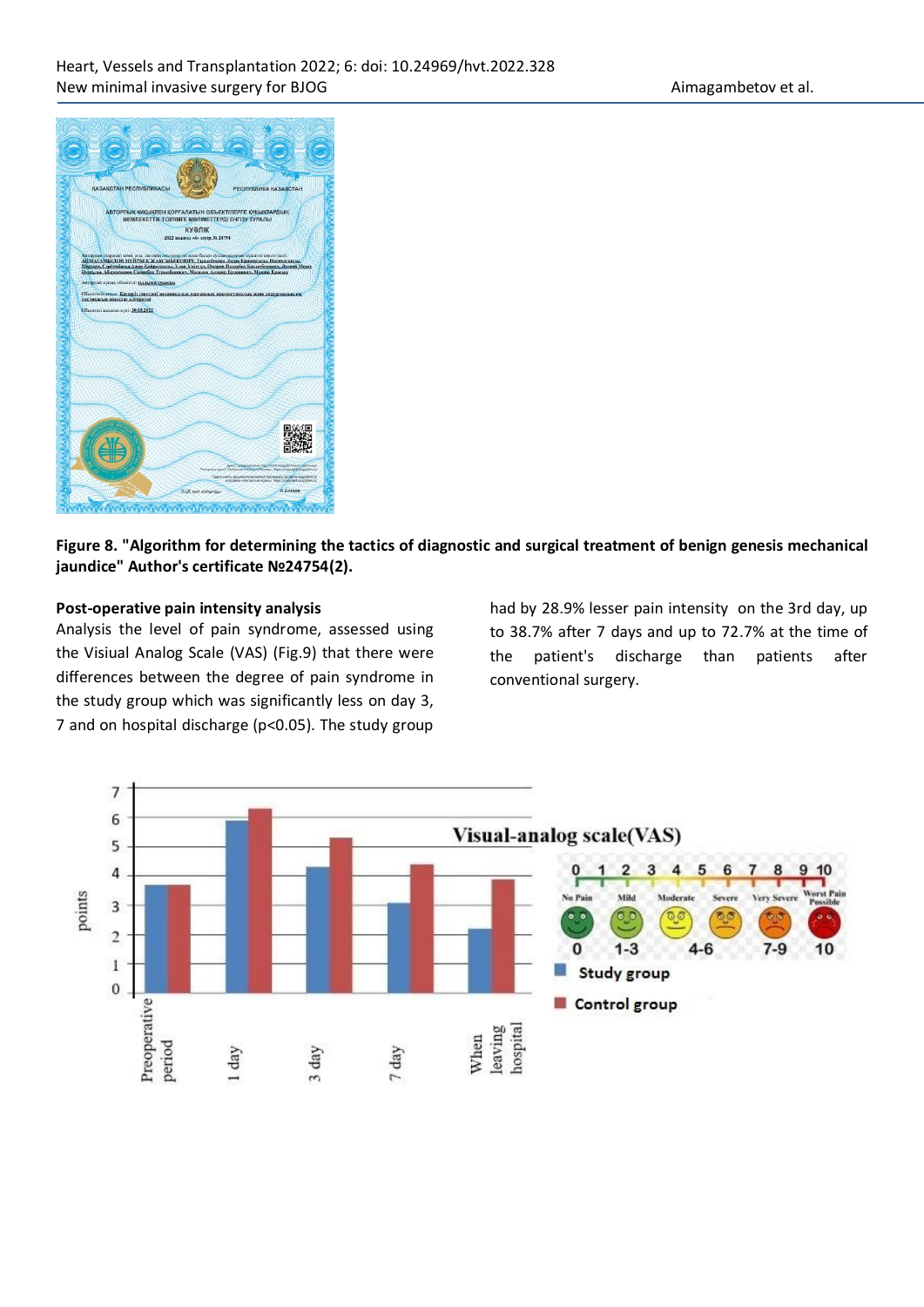| <b>Type of complications</b>                  | Severity of<br>complications |                          | <b>Study group</b><br>$(n=17)$ | Control group<br>$(n=18)$ |                          |  |
|-----------------------------------------------|------------------------------|--------------------------|--------------------------------|---------------------------|--------------------------|--|
|                                               |                              | number                   | %                              | number                    | %                        |  |
| Fluid accumulation under the skin<br>(seroma) |                              | $\overline{2}$           | 11.8                           | $\overline{2}$            | 11.1                     |  |
| Slight bleeding from skin stitches            |                              | 1                        | 5.9                            | $\mathbf{1}$              | 5.6                      |  |
| Bleeding<br>from<br>choleoduodenoanastomosis  | $\mathbf{H}$                 | $\overline{\phantom{a}}$ |                                | 1                         | 5.6                      |  |
| Choledocholodenoanastomosis<br>deficiency     | III <sub>b</sub>             |                          |                                | 1                         | 5.6                      |  |
| Late post-operative complications             | III b                        | $\overline{\phantom{a}}$ |                                | $\overline{\phantom{a}}$  | $\overline{\phantom{a}}$ |  |
| Mortality rates                               | IV b                         | $\overline{\phantom{a}}$ |                                | $\overline{\phantom{a}}$  | $\overline{\phantom{a}}$ |  |
| Total                                         | $\overline{\phantom{a}}$     | 3                        | 17.7                           | 5                         | 27.8                     |  |

## **Table 4 . Post-operative complications according to Clavien-Dindo classification**

#### **Postoperative complications**

The Clavien-Dindo scale (Table 4) was used to assess the severity of postoperative complications.

Differences between groups were statistically significant ( $p = 0.045$ ): the study group did not experience bleeding from anastomosis, as well as deficiency of choleoduodenoanastomosis, however incidence of seroma and bleeding from skin stitches was the same in both groups. There were no late postoperative complications in both groups.

There was no mortality in the study and control groups.

#### **Discussion**

Our study demonstrated that proposed by us method is accompanied by less complications rate and pain intensity after surgery as compared with conventional surgery types. When analyzing the results of the study according to the Clavien–Dindo classification, differences in the results of the study were revealed, in particular, the frequency of postoperative complications in the study group decreased. There were also no deaths in the study group and in the control group.

When comparing the intensity of pain syndrome in both groups, pain intensity was by 72.7% lesser in the study group than in control group at the time of the patient's discharge from the hospital.

Thus, we consider our method adequate in view of the higher frequency and severity of complications when using traditional methods of surgical treatment. Thus, it should be stated that the application of the

developed approaches to the treatment of patients with cholelithiasis, cholangitis and BGOJ indicates the advantage of the developed approaches, manifested in the presence of a number of significant differences with the comparison group.

Main limitation of the study is the small number of patients.

#### **Conclusions**

Thus, the application of the algorithm "Algorithm for the diagnosis and surgical tactics of treating obstructive jaundice of benign genesis" makes it possible to determine the tactics of surgical treatment of patients with obstructive jaundice.

The developed technique for the surgical treatment of choledocholithiasis in cholelithiasis ensures the restoration of bile outflow in the duodenum, normalizes its morphofunctional state, prevents the development of various postoperative complications, in particular, there was no leakage and bleeding from the choledochoduodenoanastomosis in the main group. And the presence of seroma and bleeding in the postoperative wound was the same. The applied procedure was accompanied by less pain intensity after surgery as compared to conventional types.